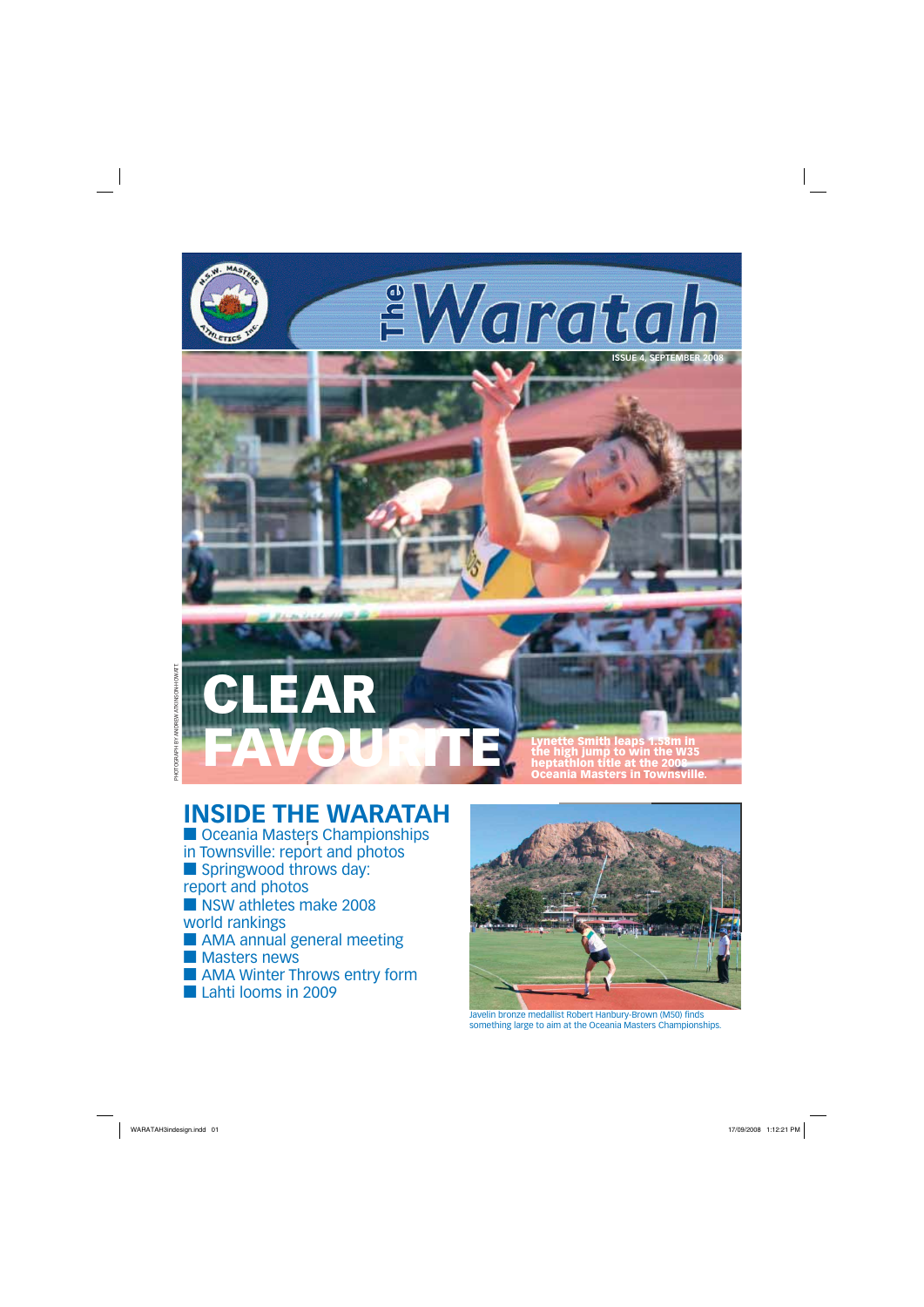#### **DEAR ATHLETES,**

**DEAR ATHLETES,**<br>It's been an exciting few<br>months since I took over th<br>helm of our club. Having be<br>an outsider looking in for th<br>past few years before<br>becoming President, I neve<br>realised just how much wol<br>goes on behind th It's been an exciting few months since I took over the helm of our club. Having been an outsider looking in for the past few years before becoming President, I never realised just how much work goes on behind the scenes to make those competitions that we attend on weekends run as smoothly as they do.

Over the past few months, I've had meetings with the ANSW CEO Greg Doyle at Homebush, attended the AMA AGM in Melbourne and got through our first committee meeting at Paddy's, and am still here, passionate as ever about our club and the people within it.

There are many exciting things that we are planning for the Summer season 2008/9. My aim is to make the Masters a social club, where the competition is fierce but always friendly, where the weekend athlete is as welcome as the elite one and where sport is an enjoyable occasion and not a burden − in short, a club that others will want to join. After all, we do this sport because we love it so much, so we should be able to share this with others.

I'm sure there are matters pertaining to the club that are important to you, which I may not be aware of. Please email me if this is so and the committee and myself can

address them. I will be planning to make our website our main information portal. It's a wonderful tool for keeping people informed about club and competition events and we as a committee will be keeping it as up to date as possible. Phil Frkovic has been a great webmaster and I am looking forward to working closely with him to keep this happening. Those without internet access will also be provided for via normal mail channels.

A club is only as good as its members and I look to each and every one of you to make this club a great club. We are Masters athletes, unique in that we are comprised of quite vastly different ages and reside all over this state of New South Wales, united in our love of athletics and all the health and friendship benefits that that entails.

 I commend the committee to you as hardworking, caring and professional people who give up their home time, often at personal cost, because of their desire to make the club as strong as possible. You can be very proud of these members and the work they do for you. I know I am.

Until I see you at the next track meet, take care, and give someone a hug.

**– KIP HOBSON**

**The upcoming season 2008/09 looks like its going to a bumper year for the NSW Masters Athlete. We have the chance to compete in: • AMA Winter Throws championships in the ACT,** 

**from October 4-6, 2008 • Pan Pacific Games on the Gold Coast from November 1-9, 2008 • Australian Masters Games in Geelong in Victoria, From February 20 to March 1, 2009 (formerly held in Adelaide) • Masters Nationals in Adelaide, SA, from April 10-13, 2009 • World Indoors in Lahti, Finland, from July 28 to August 8 • World Masters Games in Sydney in October 2009.**

**This list does not include our state relay weekend and state championships, weight pentathlon and outdoor pentathlon, allcomers and club pointscore weekends. And I am sure I'm missed an important event in there somewhere as well. All this means that we, as athletes, have ample opportunity in 08/09 to try to beat those PBs of ours that have been mocking us for so long! It also** 

#### **means that we have more chances for getting**

**together and enjoying each other's company socially.**

**I have had some emails from prospective members enquiring about who we are and what we do. The common factor in their enquiry is that they are not sure if they're good enough to join us. This sad fallacy is, unfortunately, a side effect to the success and subsequent publicity that our elite athletes enjoy. Having got to know our elite athletes, I also know that they are wonderful people who are more than happy to help others. If these new members do come on board, let's make sure that they're made welcome and encouraged to stay. In other words, just continue doing what we already do. The season kicks off at SOPAC on September 20** 

**with an introduction to athletics meet. Then, virtually every weekend, there is something on. Check the handbook or website for details.**

**I hope and pray that this season is injury free for you all, and one that you will look back on with great fondness.**

> **Take care, Kip**

**Letters to the editor can be mailed to 8 Edinburgh Crescent, St Andrews, NSW 2566 or emailed to sbutler-white@acp.com.au NSWMA Inc reserves the right not to publish any letter deemed not to be in the best interests of the club.**

 $\textsf{WARATA} + \textsf{N3} \textsf{N4} \textsf{N4} \textsf{N5} \textsf{N4} \textsf{N6} \textsf{N6} \textsf{N7} \textsf{N8} \textsf{N8} \textsf{N8} \textsf{N9} \textsf{N9} \textsf{N1} \textsf{N1} \textsf{N1} \textsf{N1} \textsf{N1} \textsf{N1} \textsf{N1} \textsf{N1} \textsf{N1} \textsf{N1} \textsf{N1} \textsf{N1} \textsf{N1} \textsf{N1} \textsf{N1} \textsf{N1} \textsf{N1} \$ 

## The Waratah<sup>|</sup> **the presidential address**

# The first word



# **THE SEASON KICKS OFF**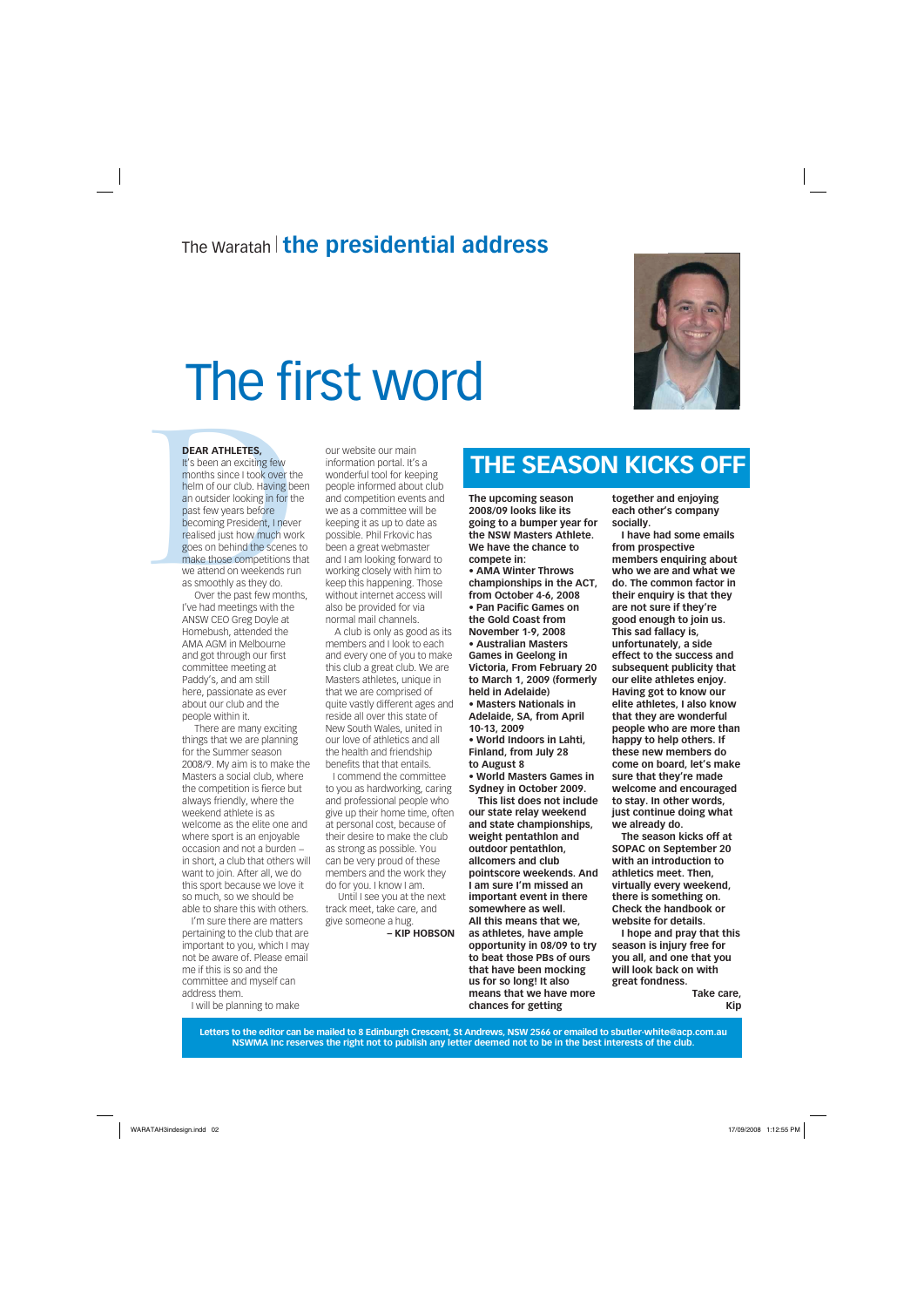IT'S NO<br>Masters :<br>be Olym<sub>1</sub><br>competir<br>was a thr<br>in the W.<br>recent Oo<br>champio<br>when on New Zea<br>the world<br>from Osa<br>Comp<br>keen for<br>heading the powe **IT'S NOT EVERY DAY** that Masters athletes have a wouldbe Olympic gold medallist competing with them, so it was a thrill for competitors in the W30 shot put at the recent Oceania Masters championships in Townsville when one of the throwers was New Zealand's Valerie Vili, the world shot put champion from Osaka in 2007.

Competing as a guest, and keen for a final hit-out before heading to Beijing, the visit by the powerful 1.96m Kiwi to Far North Queensland proved worthwhile: her best attempt of 20.08 metres was one of the leading throws this year.

Just two weeks later, the 23 year-old went on to win the Olympic gold medal, throwing 20.56 metres, a PB and Commonwealth record. It was New Zealand's first gold medal in athletics since John Walker won the 1500 metres in Montreal in 1976.

#### **State records fall**

NSW athletes achieved highly at the championships, held under flawless blue skies from July 30 to August 3, with several NSW records broken: ● Neville McIntyre (M65): 60m: 8.36; 100m: 13.19 ● Norm Windred (M80): 60m: 9.89; 100m: 15.98; 200m: 32.80; weight pentathlon: 3774 points. ● Clay Tompkins (M55): long jump: 5.62m; 100m hurdles: 16.14. ● Lajos Joni (M50): heavy weight 16.38m. ● Colleen Walters (W40): Javelin: 34.60m. ● Robert Hanbury-Brown (M50): decathlon: 4768 points.

#### **Multi mayhem**

Several NSW members were attempting their first decathlon, including Kevin Fisher, Andrew Atkinson-Howatt and Simon Butler-White, learning that it takes a lot to remain focused – and uninjured – over the two days and 10 events. As reward for their effort, all came away with well-deserved medals, several new PBs – and some new resolutions, such as: "I will never, ever try pole vault again."

One of the closest finishes in the multi-events was in the M45 weight pentathlon, in which Mark Cepak took the gold by a scant four points from Simon Butler-White, who is still receiving counselling.

An injured Stuart Gyngell (M40) flew in for his pet event, the shot put, and the weight pentathlon, yet still managed to secure gold in both – and score an interview with ABC radio as well. Stuart moves up an age group later this year, which has those who record new Australian and NSW records sharpening their pencils in anticipation.

#### **Tahiti bound**

The participation of officials and handfuls from French Polynesia and the Cook Islands – sadly, only a smattering – was very welcome. Hearing French spoken on and around the track gave the meet an exotic flavour. The 2010 Oceania championships in Tahiti from July 3-10 will be something to look forward to, so everybody start saving up. **– Simon Butler-White** **KIP HOBSON writes:** In the middle of a very cold winter, namely July 30 to August 3, clever Masters athletes chased the sun all the way to Townsville in Far North Queensland. They justified this trip to their bosses and loved ones (often the same person) by also competing in the Oceania Masters Athletics championships being held there at the same time.

It was a wonderful championship, held in 25 degree weather on the coolest days and featuring night finals for the first time. There was something special about watching the 100m finals in the coolness of a Townsville twilight, with the track lit up by huge floodlights.

#### **Magic Magnetic**

Another good idea was having the Wednesday as a competition-free day, which allowed for visitors to explore the areas around Townsville. First on many people's list was a ferry trip to beautiful Magnetic Island. The highlight here was a swim among the coral and tropical fish off Florence Bay. Then off to Horseshoe Bay for a liquid lunch before heading back on the return ferry to the main town. Some athletes went searching for Hidden Valley, a 90-minute drive north over mountains through winding 40km/h hairpins with the last

10km on a dirt track, but alas the valley remained hidden to them.

There were many wonderful efforts by NSW Masters Athletes, too many to mention

here. The results can be found by following this link to the Far North Queensland Masters website: http://www. athleticsnorthqld.org.au/

Notables included Lynette Smith doing every event in sight and incredibly well as always; Andrew Atkinson-Howatt completing a 400m race with enough strapping on his leg to play a part in the next *Mummy* movie; Peter Crombie stretching out in competition for the first time since doing a hammie last year and finishing strongly (and actually finishing); and our state's favourite pocket-rocket (name withheld to protect the author) being the fastest female sprinter at the meet.

#### **Shivering Sydney**

The saddest part of the trip was returning to a cold and wintry Sydney. I remember getting home to the Blue Mountains to find that the previous night a violent storm had ripped through the area, uprooting trees and causing massive blackouts in the area. I had spent the previous night in the before-mentioned Hidden Valley chasing platypuses and possums around the cabins and drinking a lovely ale in front of a barbecue. The next Oceania meet is in Tahiti in 2010. Sounds like another tough trip….

# Tops in Townsville

Throwing with the Masters in the 2008 Oceania Championships helped shot put champion Valerie Vili fine-tune her Olympic campaign – with golden results.

## The Waratah<sup>|</sup> **2008 oceania masters championships**

### **2008 Oceania championships photos over the page.**

WARATAH3indesign.indd 03 ARATAH3indesign.indd 17/09/2008 1:12:56 PM 7/09/2008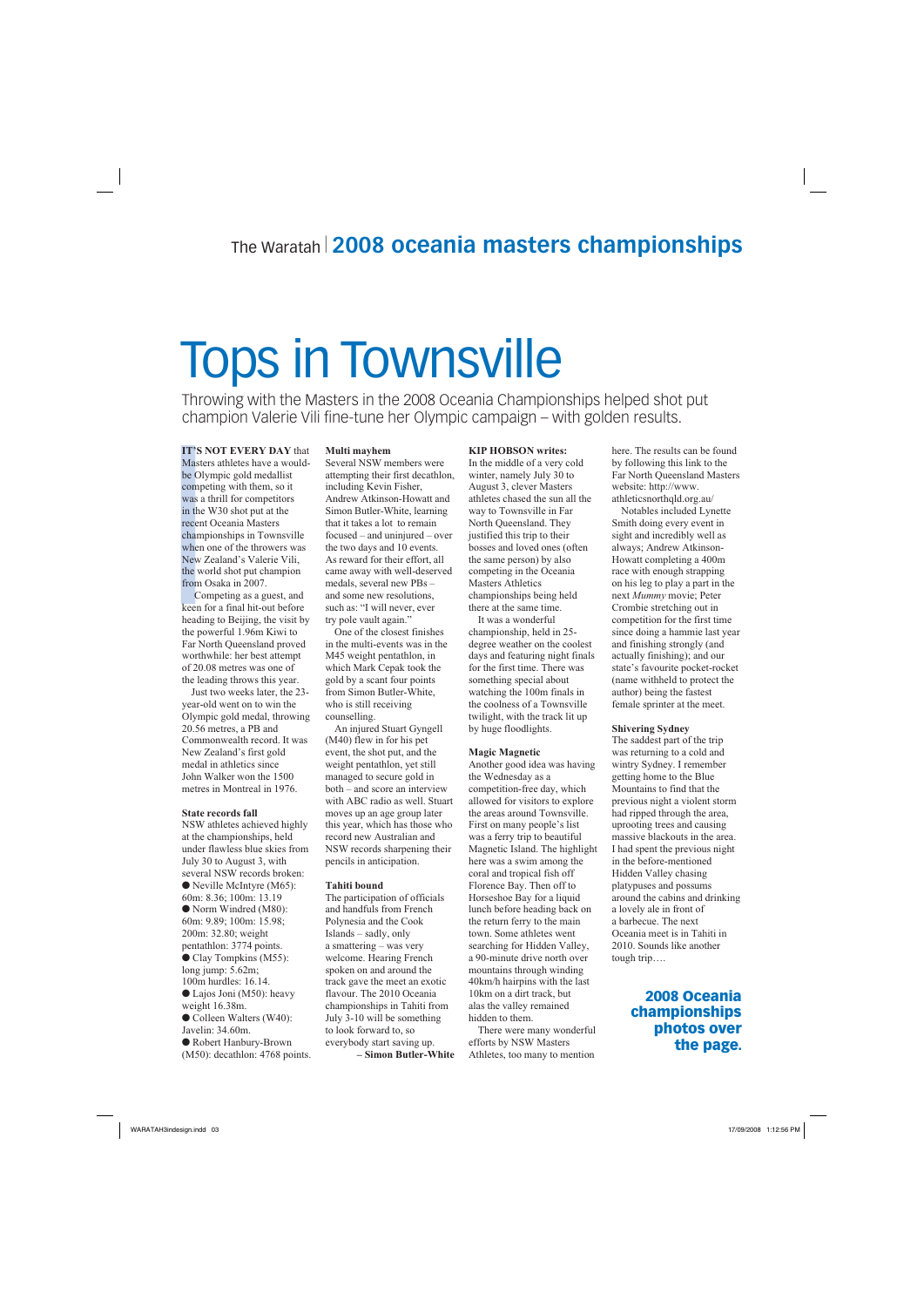# The Waratah<sup>|</sup> **oceania masters photo gallery**



Noel Wright (M60), here in action in the pentathlon's



1500m, took gold in the event. The hurdles time of Robert Hanbury-Brown, right, helped him to a new NSW record of 4768 points in the M50-54 decathlon.



**Left:** Andrew Atkinson-Howatt (M50) in action in the hammer in the weight pentathlon.

Ranell Hobson (W35) warms up for the 100m hurdles, which she went Joe Bradley (left), winner Lajos Joni (centre)<br>on to win in in 17.28 seconds. Atkinson-Howatt, who secured the bronze. on to win in in 17.28 seconds.

**Right**: Kevin Fisher (M45) took silver in the javelin with a throw of 38.53m.











Medallists in the M50 weight pentathlon: New Zealand's Joe Bradley (left), winner Lajos Joni (centre) and Andrew

WARATAH3indesign.indd 04 ARATAH3indesign.indd 17/09/2008 1:12:57 PM 7/09/2008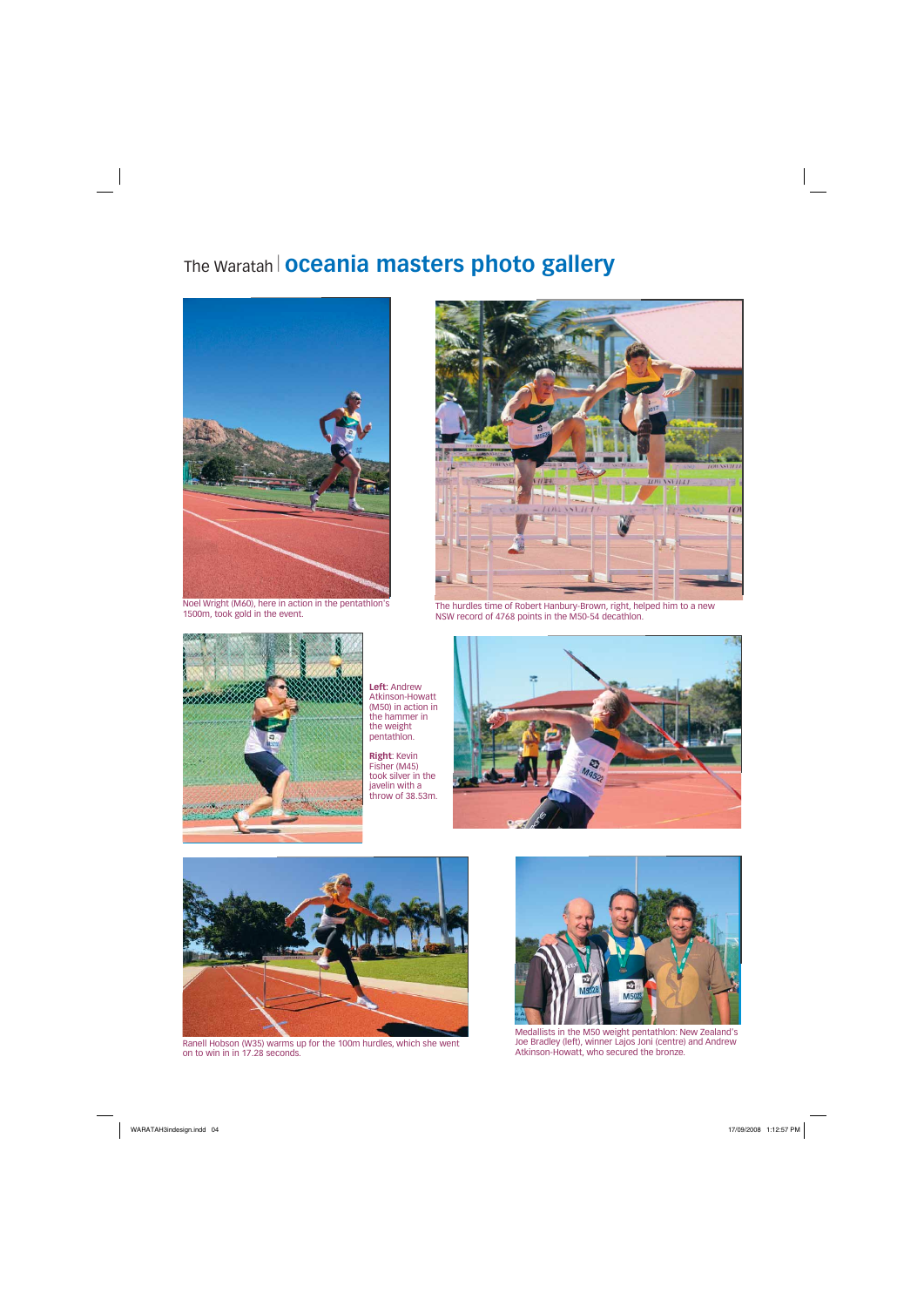

Ranell Hobson helps a bandaged Andrew Atkinson-Howatt with his stretches.







Mark Cepak, right, pipped Simon Butler-White in a close-fought M45-49 weight pentathlon.





Vanessa Beddie (W30), above and right, won the discus with a throw of 14.45m and took home gold medals in several events.

# The Waratah<sup>|</sup> **oceania masters photo gallery**



Colleen Walters (W40), centre, took gold – and set a NSW record of 34.60m – in the javelin, beating Kiwi Christine McCahill (silver) and Kristin Henricks.

Keith James (M65) sets himself for his throw in the javelin. Keith beat Cook Islander Tamarua Herman into second place with a throw of 37.31m.

### Photographs by **Andrew Atkinson-Howatt**  and **Kip Hobson**.

WARATAH3indesign.indd 05 ARATAH3indesign.indd 17/09/2008 1:13:01 PM 7/09/2008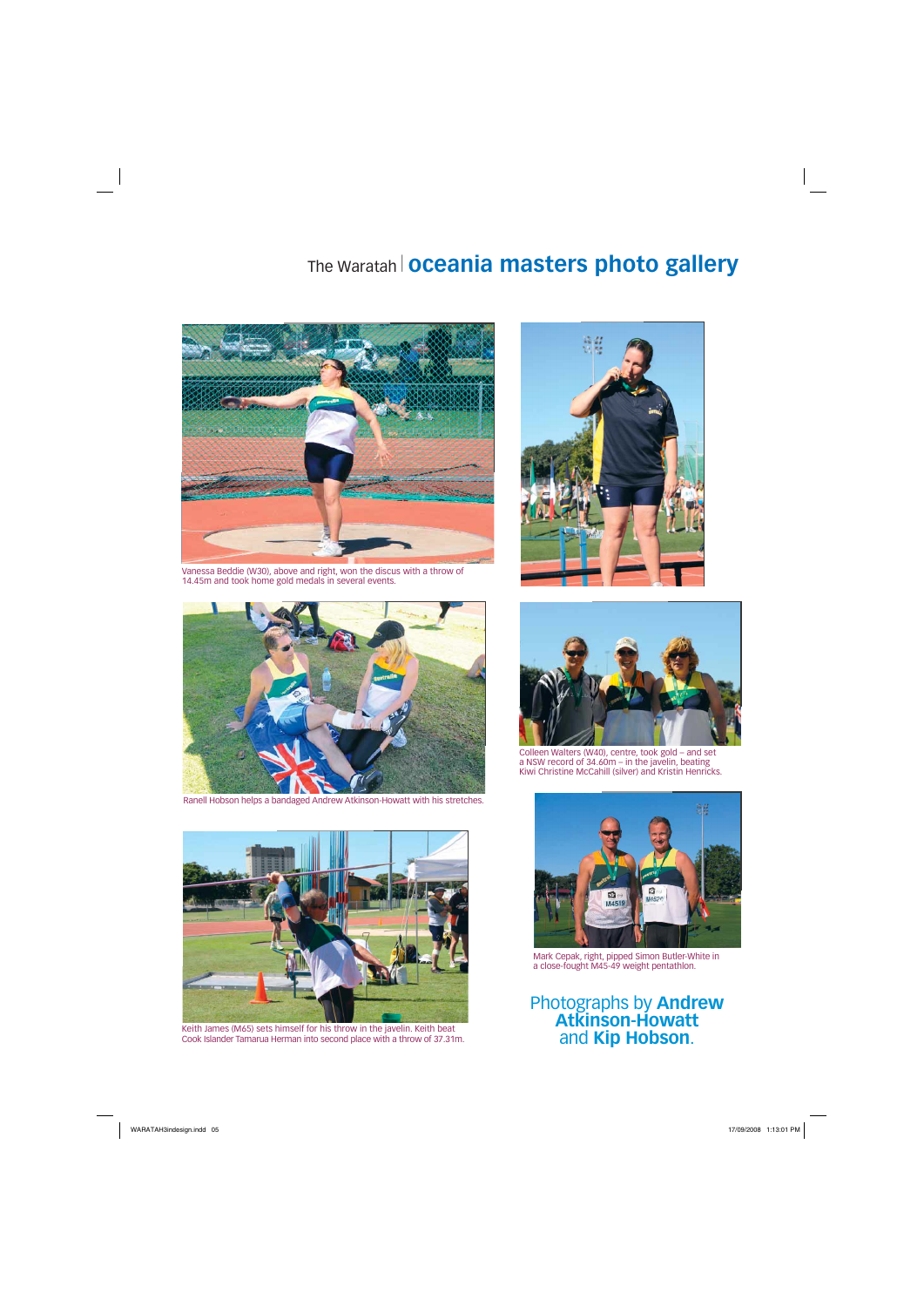**AFTER THE WEATHER** debacle of 2007 and the prospect of another fencing lesson from Keith James, it was a great pleasure to welcome everyone for our seventh annual throws only day. What a fabulous spring day.

**AFTER THE WEATHER** debacl<br>
2007 and the prospect of another fe<br>
lesson from Keith James, it was a g<br>
pleasure to welcome everyone for c<br>
seventh annual throws only day. We<br>
a fabulous spring day.<br>
We have been busy since We have been busy since the last one and it was great to be able to provide a brand new hammer circle as well as a rebuilt shot circle on the top field. The cages on the bottom field had also been upgraded.

#### **Dangerous Di Marco**

We had a potentially interesting problem with the inclusion of Karyne Di Marco in the entries. As many will know, the end of the hammer field has a rock cliff sticking up and we were a little concerned that Karyne might have an argument with it. After we measured it, we found that there was about 75 metres to the cliff – other parts just outside of the sector, though, had only 57-58m before the hammer disappeared down the gully. The actual sector had more than 60m all round.

Anyway, we had a treat to see Karyne get one out to 58m+ and straight up the middle. On this basis, when she comes back next year, she can still add 15m and be safe. Bre Clement also tossed one out to 53m+. There were favourable comments from all concerned about the new circle surface.

#### **Record entries**

There were record entries this year and quite a few late ones due to people coming back from Townsville, so we ran a little later than usual. Thanks to all for their patience with the results and presentations.

It was a fairly uneventful day in some ways, with no rain, wind or people having wobblies on the field. Everyone enjoyed the day and there were few antics to report.

The usual M50-54 tussle was on again



and this time Andrew Atkinson-Howatt just pipped Lajos Joni in the weight pentathlon by 76 points.

#### **Women's weight pentathlon**

In the women's set, Lyn Smith managed to hold out an ever-improving Melissa Bonser, who had a fabulous hammer at 37.28m. Well done, everyone.

Before next year's event we will have resurfaced discus #2 & #3 (bottom field), so keep your training going. It will be a great curtain raiser for Canberra again, as well as the World Masters Games in Sydney in October.

Special thanks to the Springwood people who did such a fabulous job with canteen (Lyn Ferguson and Tiff Cooper), results and certificates (Robyn Crane and Jenny Beale), as well as Cam Hislop, who acted as runner while competing. Thanks also to Sharon Gibbins (ACT), who helped run events after having to withdraw with injury.

## The Waratah <sup>|</sup>**mountain madness**

# Springwood throws day

A faboulous spring day greeted competitors in the seventh annual Springwood Throws day in August, writes **Brett Sowerby**.



The prowess of former Olympian Karyne Di Marco (W30) challenged the hammer throwing area's dimensions.



Competitors in the 2008 Springwood Throws Day enjoyed blue skies and newly surfaced circles.

WARATAH3indesign.indd 06 ARATAH3indesign.indd 17/09/2008 1:13:04 PM 7/09/2008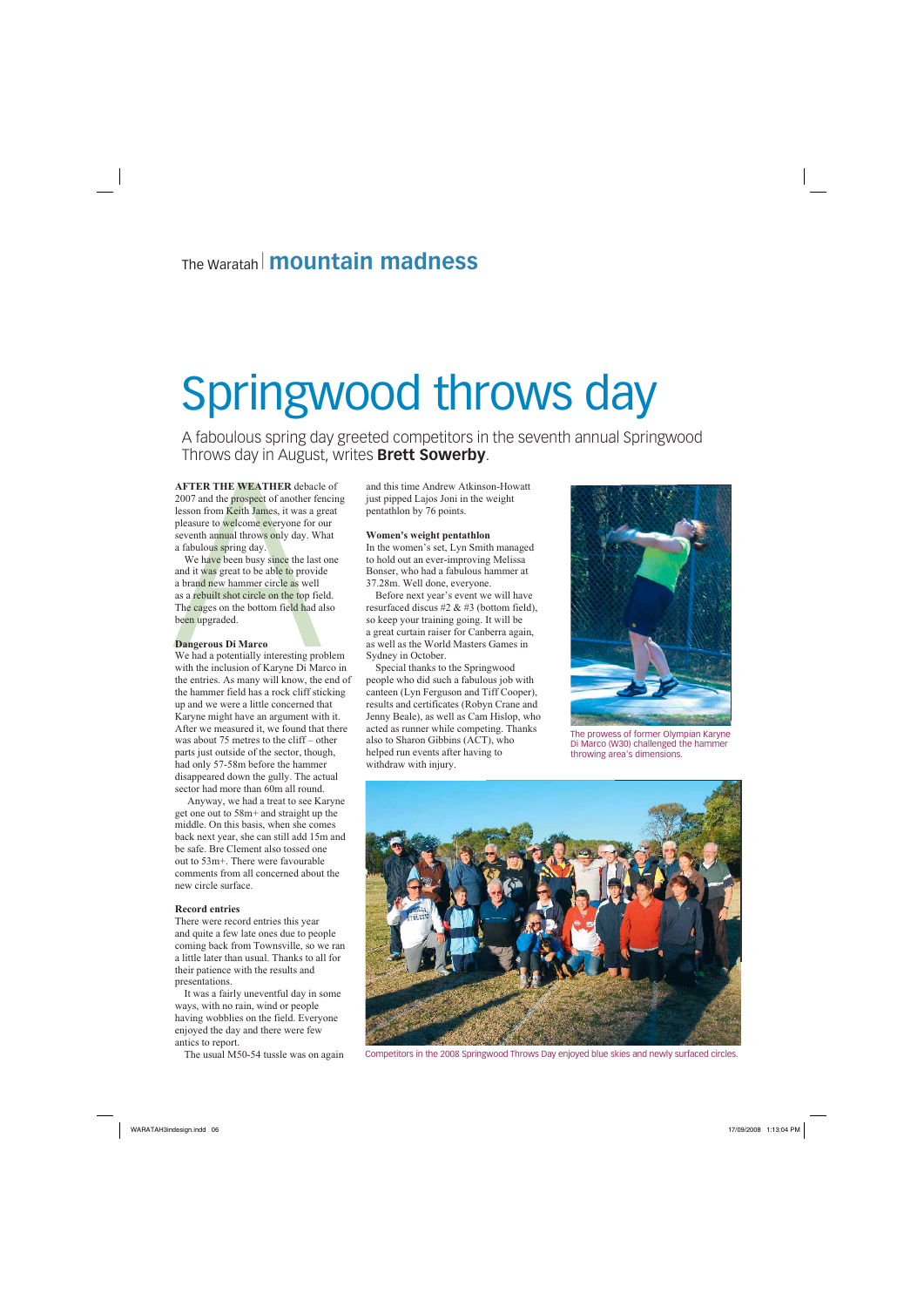NSW athletes are well represented in the latest Masters world rankings for 2008, compiled by www.mastersathletics.net

#### **W35-39**

NSW athletes are well represent<br>latest Masters world rankings fo<br>compiled by www.mastersathlet<br>W35-39<br>Ranell Hobson, 200m, 26.02 (ran<br>Rachel Jay, 200m, 26.22 (ranki<br>400m, 59.36 (ranking: 12)<br>Mary Fien, 2000m steeplechase<br>( **Ranell Hobson**, 200m, 26.02 (ranking: 10) **Rachel Jay**, 200m, 26.22 (ranking: 17); 400m, 59.36 (ranking: 12) **Mary Fien**, 2000m steeplechase, 7:49.46 (ranking: 2) **Lynette Smith**, high jump, 1.61m (ranking: 13) **Sue Ward**, triple jump, 10.68m (ranking: 19) **W40-44**

**Gianna Mogentale**, 100m, 12.25 (ranking: 3); 200m, 25.49 (ranking: 4); 400m, 58.52 (ranking: 6); 800m: 2.23.41 (ranking: 17); long jump, 5.03 (ranking: 25), triple jump, 10.57m (ranking: 9) **Kylie Strong**, 100m, 12.64 (ranking: 8); 200m, 25.59 (ranking: 5); long jump, 5.17m (ranking: 17); triple jump, 10.59m (ranking: 7) **Giola Campbell,** 100m, 12.85 (ranking: 12); 200m, 26.02 (ranking: 8); 400m, 59.87 (ranking: 8) **Jackie Bezuidenhout**, 100m, 13.03 (ranking: 16); 200m, 27.27 (ranking: 20) **Colleen Walters**, javelin, 34.60m (ranking: 15) **W45-49 Julie Foster**, 100m, 13.55 (ranking: 19); 200m, 27.38 (ranking: 18); 400m, 1.03.44 (ranking: 16) **Chris Penn**, 800m: 2.25.93 (ranking: 14) **Margaret Beardslee**, 800m, 2.43.55 (rank: 29); 1500m, 5.21.63 (ranking: 14) **W50-54 Erika Bunker**, 5000m, 20.17.52 (ranking: 15); 10,000m, 43.13.6 (ranking: 8) **Kerrie Macey**, long jump, 4.94m (ranking: 3)

**Julie Smith**, triple jump, 9.06m (ranking: 6) **W60-64**

**Mary Thomas**, shot put, 9.37m (ranking: 18); hammer throw, 31.55m (ranking: 8); javelin, 32.72m (ranking: 2)

**M35-39 Ernest Leseberg**, 200m, 22.82 (ranking: 29) **Sheldon Cummins**, 200m, 22.83 (ranking: 30)

#### **M40-44**

**Stuart Gyngell**, shot put, 18.42m (ranking: 2); discus, 50.91m (ranking: 7); weight throw, 14.46m (ranking: 6) **M45-49**

**David Isackson**, 100m, 11.81 (ranking: 16); 200m, 23.46 (ranking: 10) **James Harrison**, 1500m, 4.08.35 (ranking: 5)

**Volodymyr Shelever**, high jump, 1.80m (ranking: 10); triple jump, 12.07m (ranking: 18)

**Sergei Zablotskii**, hammer, 46.31m (ranking: 21)

**M50-54**

**Peter Dooley**, 800m, 2.09.39 (ranking: 20); 4.27.04 (ranking: 20) **Keith Bateman**, 1500m, 4.11.04 (ranking: 1); 5000m, 16.12.41 (ranking: 6); 10,000m, 33.36.28 (ranking: 4); half marathon 1.14.32 (ranking: 19) **Peter Ireland**, 400m hurdles, 1.03.77

(ranking: 6) **Lajos Joni**, hammer, 45.40m (ranking:

20); weight throw, 16.14m (ranking: 15) **M55-59**

**John van Stappen**, 200m, 25.28 (ranking: 12); 400m, 57.80 (ranking: 23) **Alan Carey**, 200m, 25.78 (ranking: 21); 400m, 58.08 (ranking: 24)

**Dennis Wylie**, 10,000m, 36.20.72 (ranking: 7)

**Clay Tompkins**, 100m hurdles, 16.23 (ranking: 5); high jump, 1.68 (ranking: 7); long jump, 5.60m (ranking: 5); triple jump, 12.29m (ranking: 2) **Neil Fowler**, 400m hurdles, 1.05.79 (ranking: 3) **Phil Carrero**, pole vault, 3.30m (rank: 23) **M60-64** Peter Crombie, 100m, 12.64 (ranking: 5); 200m, 25.64 (ranking: 3); 400m, 58.10 (ranking: 3) **John Wall**, 200m, 26.62 (ranking: 20) **Martin Auster**, 800m, 2.22.33 (ranking: 10) **Don Matthewson**, 1500m, 5.04.95 (ranking: 26) **M70-74 Jim Seymon**, 10km walk, 1.03.11 (ranking: 4) **M65-69 Neville McIntyre**, 100m, 13.05 (ranking: 5); 200m, 26.68 (ranking: 5); 400m,

1.02.41 (ranking: 5) **Tony Ireland**, 100m, 13.52 (ranking: 16); 200m, 28.03 (ranking: 19); 400m, 1.01.07

(ranking: 4); 800m, 2.24.95 (ranking: 2) **M80-84**

**Bill Burridge**, 5000m, 26.40.83 (ranking: 4); 10,000m, 52.35.8 (ranking: 3)



**Up there:** Stuart Gyngell (M40) is ranked second in the world in the shot put.

## The Waratah <sup>|</sup>**world rankings**

# Our world rankings

WARATAH3indesign.indd 07 ARATAH3indesign.indd 17/09/2008 1:13:06 PM 7/09/2008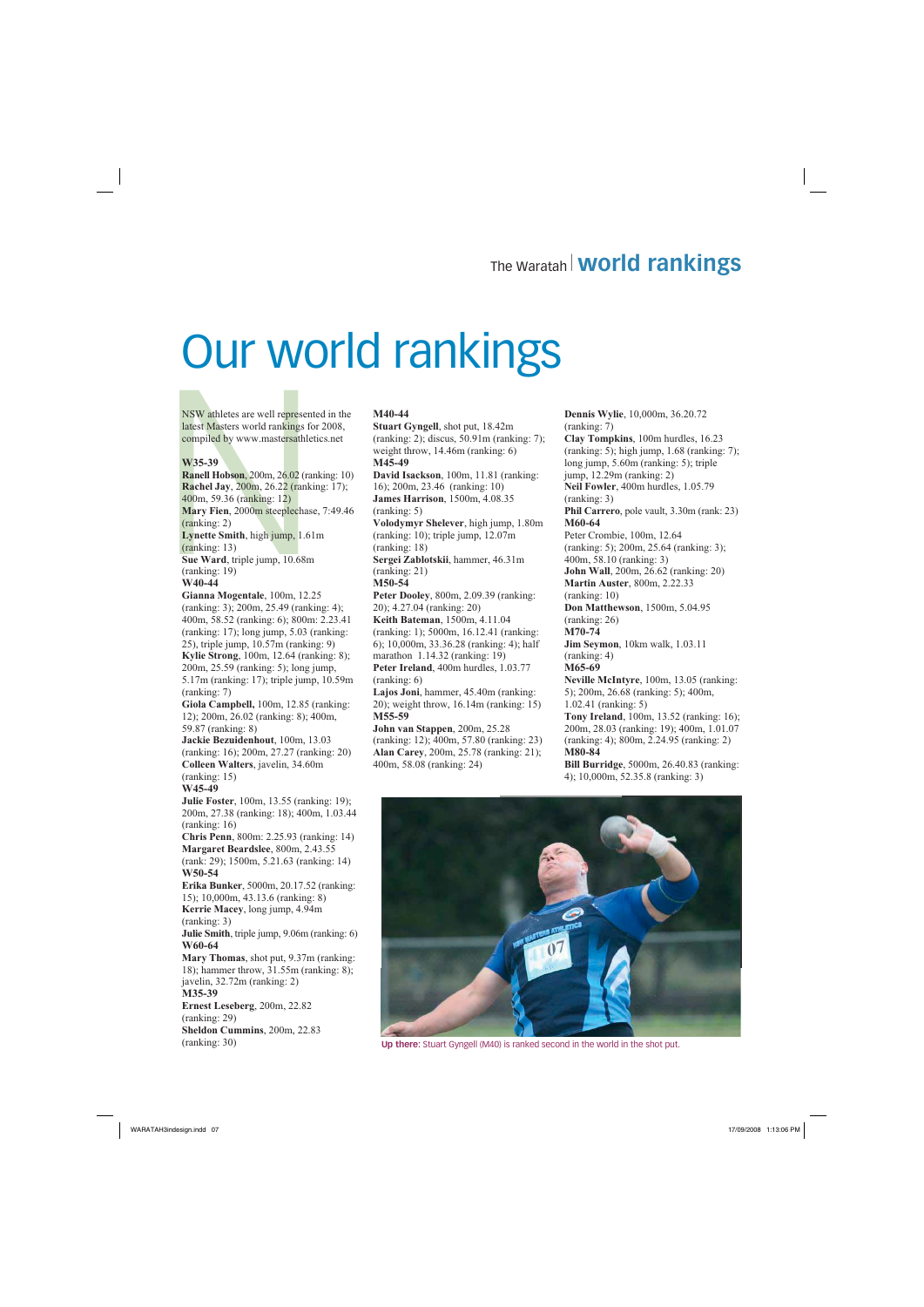**On the weekend of August**<br>30-31, Mark and I attended the<br>Australian Masters Athletics<br>AGM in Melbourne. We were<br>spared Melbourne's notorious<br>winter weather by being<br>indoors for all day Saturday and<br>half of Sunday before f **On the weekend of August** 30-31, Mark and I attended the Australian Masters Athletics AGM in Melbourne. We were spared Melbourne's notorious winter weather by being indoors for all day Saturday and half of Sunday before flying back to Sydney.

Present at the AGM were delegates from all state Masters clubs, as well as AMA board members. Discussion was at times lively but always respectful. You will be happy to know that NSW is held in high regard by the other states. The greeting I received as the new President was warm and friendly. Mark was a great help with the more technical issues discussed.

A summary of items of interest and changes that may affect our club is as follows: **1.** There will be a Hall of Fame and we are looking at nominating our first inductees. I have a copy of the nomination form, which is quite daunting, but should be for such an honour. Nominees must have had a minimum 16 years of regular participation or involvement in Masters athletics, covering at least four groups (this may be reduced to 12 years if death or serious injury cuts short their career). **2.** The program for the 2009 Nationals in Adelaide has been passed in a vote. Biggest change is for the sprinters, with Friday holding the 60m and 100m heats and finals; Saturday, the sprint hurdles, 200m heats and finals and 400 hurdles; Sunday, the 400m finals and 4 x 100m relay; and Monday, 4 x 400m relay. Your president spoke against the

program due to the intensive nature of the first two days for the sprinters and the concern that they won't hang around for the relays on the weekend, as well as increased injury risk due to having two sprint finals each day. I was told that sprinters had requested at the athletes' forums that their events be held on the first two days. After being told that the sprinters were getting what they had asked for, I had no choice but to support the changes. **3.** Queensland requested that the events in the women's outdoor pentathlon be changed to 100m, shot put, long jump, javelin and 800m. The reasoning behind this request were that

 this brings the event into line with those conducted at the Oceania Championships; the two throwing events align more with the heptathlon, whereas the current discus does not; and programming will be easier when the men's and women's pentathlon are held on the same day. This was voted on and passed.

**4.** The AMA will be creating the position of co-ordinator of coaching as part of the duties of a Board Director

**5.** Mark Johnston was the proud recipient of a well-deserved Merit Award from the AMA. **6.** There was much discussion over the wearing of the correct uniform at national and



international Masters meets. Please be aware of your responsibilities regarding the correct NSW or Australian uniform. Refer to the respective websites for further information, or contact our Uniform Co-ordinator, Lynette Smith, for clarification if necessary. A wrong uniform will result in disqualification. **7.** Drug testing was covered at length in the previous year's AGM and the position has not changed. It's important to ensure that entry forms indicate that drug testing may be carried out at competitions conducted by the AMA. Without this notice, world records will not be accepted. The prohibitive cost of drug testing and the appeals process involved makes it highly unlikely that it will be actively pursued at the Masters level. **8.** We were commended for our handling of the 2008 Nationals at Blacktown and for the introduction of on-line entering, for which we have Mark to thank for setting up. It was a very tired President that crawled in the front door of his Blue Mountains home late on Sunday night. However, the experience was definitely worthwhile. I really want to convey to you all that NSW is held in high regard by our fellow states. Although our membership numbers are a bit down on where they should be



compared with other states, we're an integral part of all

discussions and our opinion is valued. Keep walking, running, throwing and jumping, **Best wishes,**

**Kip.**

 $\textsf{WARATA} + \textsf{N3} \textsf{N4} \textsf{N4} \textsf{N5} \textsf{N6} \textsf{N6} \textsf{N7} \textsf{N7} \textsf{N8} \textsf{N8} \textsf{N8} \textsf{N9} \textsf{N9} \textsf{N1} \textsf{N1} \textsf{N1} \textsf{N1} \textsf{N1} \textsf{N1} \textsf{N1} \textsf{N1} \textsf{N1} \textsf{N1} \textsf{N1} \textsf{N1} \textsf{N1} \textsf{N1} \textsf{N1} \textsf{N1} \textsf{N1} \$ 

# At the AMA AGM

NSWMA President Kip Hobson and Secretary Mark Johnston flew to Melbourne to attend the 2008 AMA annual general meeting, as Kip reports.

## The Waratah<sup>|</sup> **ama agm 2008**

Mark Johnston, seen here in weight pentathlon action in Townsville, has received an AMA merit award for his services to Masters athletics. See page 9.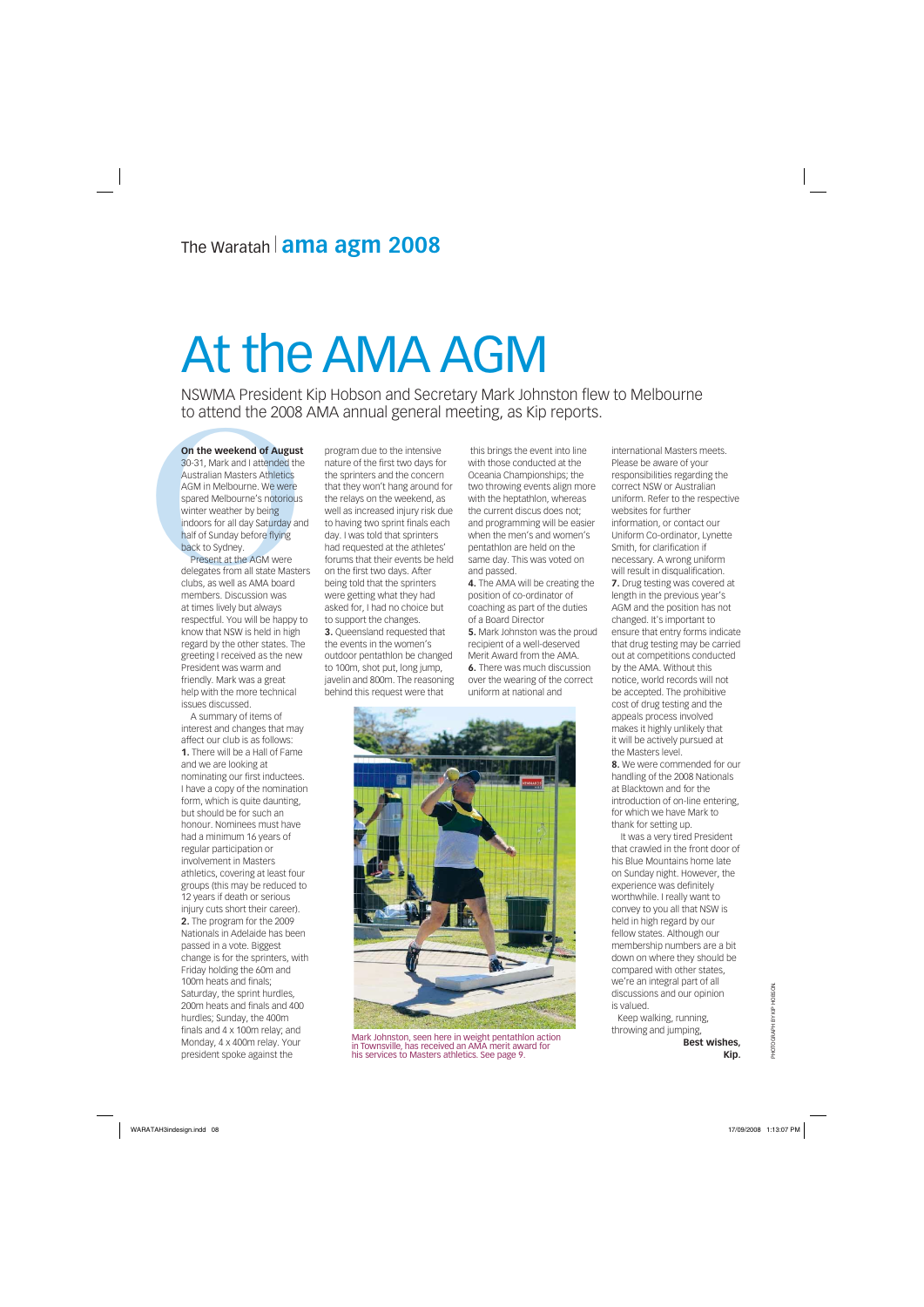## The Waratah<sup>|</sup>**news**

Call for coaches; train at altitude; Mark Johnston honoured; Peter Crombie appointment, plus information about 2009 world championships in Finland.

### **COMPETITION CALENDAR**

**2008 October 4-6:** AMA Winter Throws Championships, Canberra.

**November 1-9:** Pan Pacific Masters Games, Gold Coast, Queensland.

#### **2009**

**January 3-4:** NSW multi-event championships, **Campbelltown February 12-March 1:** Australian Masters Games, Geelong, Victoria. **March 28-29:** NSW Masters Championships,

Bankstown.

**April 10-13:** Australian National Masters Athletics Championships, Adelaide, SA. **July 28-August 8:** World Masters Athletics Championships Lahti, Finland. **October 11-18:** World Masters Games, SOPAC, Sydney.

#### **AN INVITE TO TRAIN AT ALTITUDE**

The National Altitude Training Centre (NATC) at Falls Creek, Victoria, has extended an invitation to Masters athletes to participate in the 2008-09 altitude training season.

The NATC was formed to encourage all sporting organisations to maximise their potential by joining the current and future legends of sport in the world-class training facilities available in Falls Creek. The NATC's Program Director is Steve Moneghetti and the Head Coach Nic Bideau. **\* For more information, contact Greg Simpson, Operations Manager, NATC, on 0417 514 429 or greg@natc.com.au**

#### **CALLING ALL COACHES**

As the 08/09 athletics season gets underway, I'd love to compile a list of all coaches who are willing to take on new and established Masters athletes for the season.



At the recent AGM in Melbourne, NSWMA Secretary and former President Mark Johnston received a well-deserved AMA merit award for his services to Masters athletics. Among his many accomplishments in more than 15 years on the NSWMA committee, Mark introduced the weight pentathlon event into NSW in 1995 (in collaboration with Keith James) and introduced on-line entry for the AMA Nationals in Sydney in 2008 as part of the revised website. Congratulations, Mark.

I'm trying to create a database on the NSW Masters website of coaches, their specialty areas (sprints and jumps, middle distance, hurdles, etc) as well as their region and location of training. A contact number would also be great.

If you're a coach or if you have a coach, and you/they are willing to be put on the website for athlete information and training, please send me all the relevant details. I really want to have this up and running ASAP, so your prompt reply would be

greatly appreciated. See you on the track **Ranell Hobson Track representative NSW Masters Athletics** Email: skiddo1@bigpond.com.au

#### **LAHTI ON THE HORIZON**

International Sports Tours (IST), the official travel agent of Australian Masters Athletics, have put together an 18-day tour to Lahti in Finland for the 2009 WMA athletics championships (see ad in this issue of The Waratah). For more information, contact IST on (02) 9922 6166 or tollfree 1800 242 987. Email: info@sportstours.com.au or visit: www.sportstours. com.au

#### **PETER CROMBIE LIAISON OFFICER**



NSWMA vice president Peter Crombie has been appointed as the NSW Masters Athletics Club official Liaison Officer to Athletics NSW. In a letter to ANSW, NSWMA President Kip Hobson wrote: "Peter has an immense knowledge of the workings of ANSW, as well as a long and highly distinguished career with Masters Athletics. His

diplomatic ability and commonsense approach to all matters pertaining to our clubs will be a huge positive in our relationship growth."

WARATAH3indesign.indd 09 1:13:08 PM 7/09/2008 1:13:08 PM 7/09/2008 1:13:08 PM 7/09

## **MAKING HIS MARK**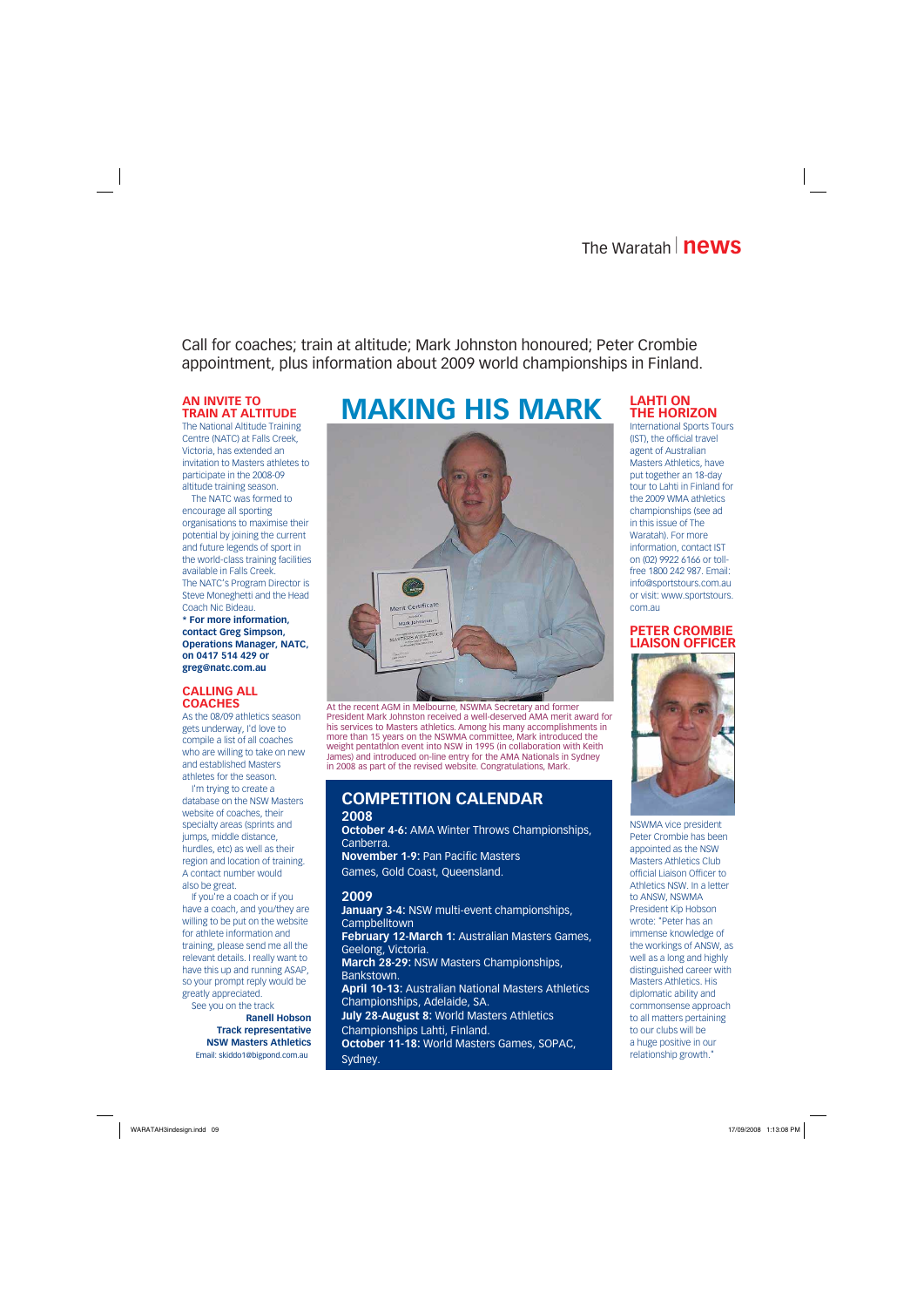#### **LINKS ON THE WEB**

**WORLD MASTERS ATHLETICS** www.world-masters-athletics.org **International Association of Athletic Federations** www.iaaf.org **OCEANIA MASTERS ATHLETICS** www.oceaniamastersathletics.org **AUSTRALIA Australian Masters Athletics** www.australianmastersathletics.org.au **Athletics Australia** www.athletics.org.au **Athletics Gold** www.geocities.com/geetee **Athletics in Australia – Historical Results** www.athletics.org.au/history **Australian Track and Field Coaches Association** www.atfca.com.au **STATES NSW Masters Athletics** www.nswmastersathletics.org.au **Athletics New South Wales** www.nswathletics.org.au **Lollylegs – Masters Athletics** www.lollylegs.com **ACT Veterans Athletic Club** www.apex.net.au/~actvac\_web/index.html **Queensland Masters Athletics Association** www.mastersathletics.com.au **Victorian Masters Athletics** home.vicnet.net.au/~vicvets/introfr.html **South Australian Masters Athletics** www.samastersathletics.org.au **Masters Athletics WA** www.mastersathleticswa.org **COMPETITION SITES Pan-Pacific Masters Games** www.mastersgames.com.au **World Masters Games** www.sydney2009mastersgames.com.au **THROWING Australian Hammer Throwing** www.hammerthrowing.com.au **Coaching the Throwing Events** www.thethrows.com **Hammer Circle** www.hammer-circle.co.uk **Hammerthrow.org by Harold Connnelly** www.hammerthrow.org **Hot Circle Coaching (Australian site)** www.hotcirclecoaching.com **Mac Throw Video** www.macthrowvideo.com **Throwers Club of NSW** throwersclub.creativit.com.au **EQUIPMENT SUPPLIERS Kings Track & Field** www.ktf.com.au **Nelco** www.nelcoathletics.com **STATISTICS Athletics Data** http://www.athleticsdata.com/ **Power or 10** http://www.powerof10.info/

### **NSW MASTERS ATHLETICS LIMITED**

**Postal Address:** 8 Edinburgh Crescent, St Andrews, NSW 2566, Australia

**President** Kip Hobson Kip\_Hobson@pacificnational.com.au

**Vice-presidents** Valmae Loomes valmai.loomes@campbellpage.com.au Peter Crombie peter.crombie@bigpond.com

**Secretary** Mark Johnston 8 Edinburgh Crescent, St Andrews, NSW 2566 Phone: (02) 9820 2146 Mobile: 0419 914 915 secretary@nswmastersathletics.org.au

**Treasurer** Nancy Lloyd Phone: 0411 270 393 treasurer@nswmasterathletics.org.au

> **Waratah Editor** Simon Butler-White sbutler-white@acp.com.au

**Registrar** Garry Womsley 33 Andrews Ave, Toongabbie, NSW 2146 registrar@nswmastersathletics.org.au

**Records & Awards** Jim McGrath 35 Sylvan Ave, East Lindfield, NSW 2070 records@nswmastersathletics.org.au

**Track representative** Ranell Hobson Ranell.hobson@tafensw.edu.au or skiddo1@bigpond.com.au

> **Field representative** Andrew Atkinson-Howatt javelin3@optusnet.com.au

**Walks representative** Nancy Lloyd treasurer@nswmasterathletics.org.au

**Distance running representative** Frank Scorzelli frank.scorzelli@hotmail.com

**Uniforms** Lynette Smith (acting) Lynette.Smith@dnr.nsw.gov.au

The Waratah is the official newsletter of NSWMA Inc. **Disclaimer:** the views expressed in the Waratah are not necessarily the views of NSWMA Inc.committee and office bearers.

WARATAH3indesign.indd 010

17/09/2008 1:13:09 PM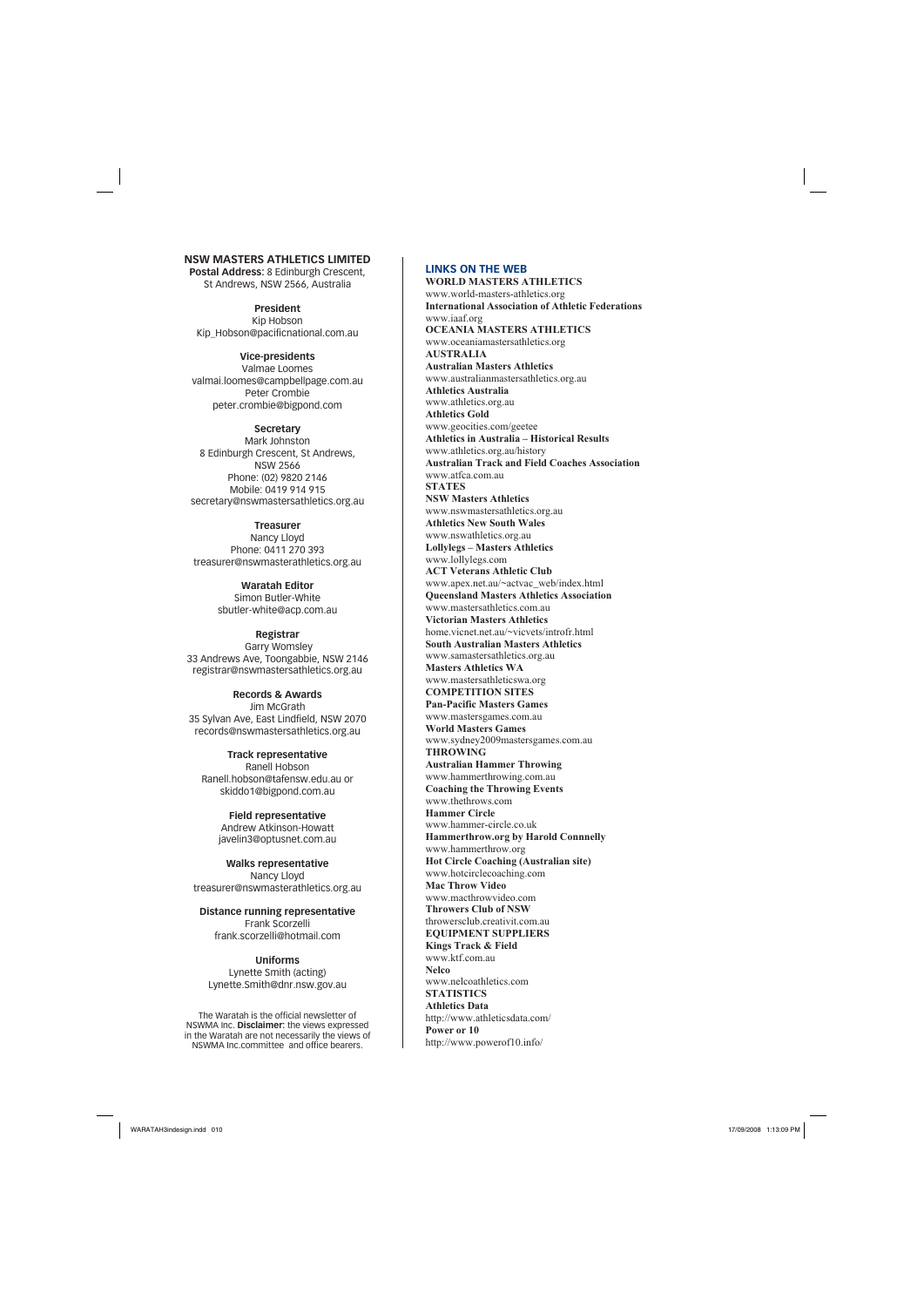ACT Veterans Athletic Club invites you to attend the

### **13TH AUSTRALIAN MASTERS ATHLETICS WINTER THROWING CHAMPIONSHIPS**



October 4-6, 2008

Masson St throwing ground, Masson St, Turner, ACT.

**ELIGIBILITY:** Registered Masters/Veteran Athletes

**PROGRAM**

Saturday, October 4, 11am start: Hammer, Shot, Discus, Javelin. Sunday, October 5, 9.30am start: Throws (Weight) Pentathlon. Barbecue 7pm. Monday, October 6, 9am start: Weight throw, Heavy Weight Pentathlon, 56lb & 100lb super-heavy weight throws.

| <b>ENTRY FEES:</b>                                                                                                                                                                                                                                                                                                                       |  |                                                                                               |      |  |
|------------------------------------------------------------------------------------------------------------------------------------------------------------------------------------------------------------------------------------------------------------------------------------------------------------------------------------------|--|-----------------------------------------------------------------------------------------------|------|--|
| Weight pentathlon<br>Hammer<br><b>Discus</b><br>Javelin<br>Shot put<br>Heavy weight<br>Championship administration fee:<br>Heavy weight pentathlon<br>56lb super heavy weight<br>100lb super heavy weight<br>Barbeque, per person<br>T-Shirt (please circle size) XXXL/ XXL/ XL/ L/ M<br>Sloppy Joe (please circle size) XXXL/XXL/XL/L/M |  | \$6<br>\$3<br>\$3<br>$$3$<br>$$3$<br>\$3<br>\$10<br>\$6<br>\$3<br>\$3<br>\$12<br>\$20<br>\$27 | \$10 |  |

**TOTAL:** (include administration fee) \$………

In the Heavy Weight Pentathlon, competitors throw their normal weight, two weights lighter and two weights heavier. Three throws of each weight, and points are scored as in the weight pentathlon.

------------------------------------------------------------------------------------------------------------------------------------- **ENTRIES CLOSE FRIDAY, SEPTEMBER 26, 2008. NO LATE ENTRIES WILL BE ACCEPTED.**

**ENTRY FORM:**

Make cheques payable to ACT Veterans Athletic Club.

**SEND TO:** Ray Green, 119 Donnelly Rd, Arcadia Vale, NSW, 2283

FOR MORE INFORMATION, CONTACT Ray Green 02 4975 1750 or Jayne Hardy 0421 610 053.

WARATAH3indesign.indd 011 **ARATAH3indesign.indd** 011 ARATAH3indesign.indd 011 **ARATAH3indesign.indd 011**